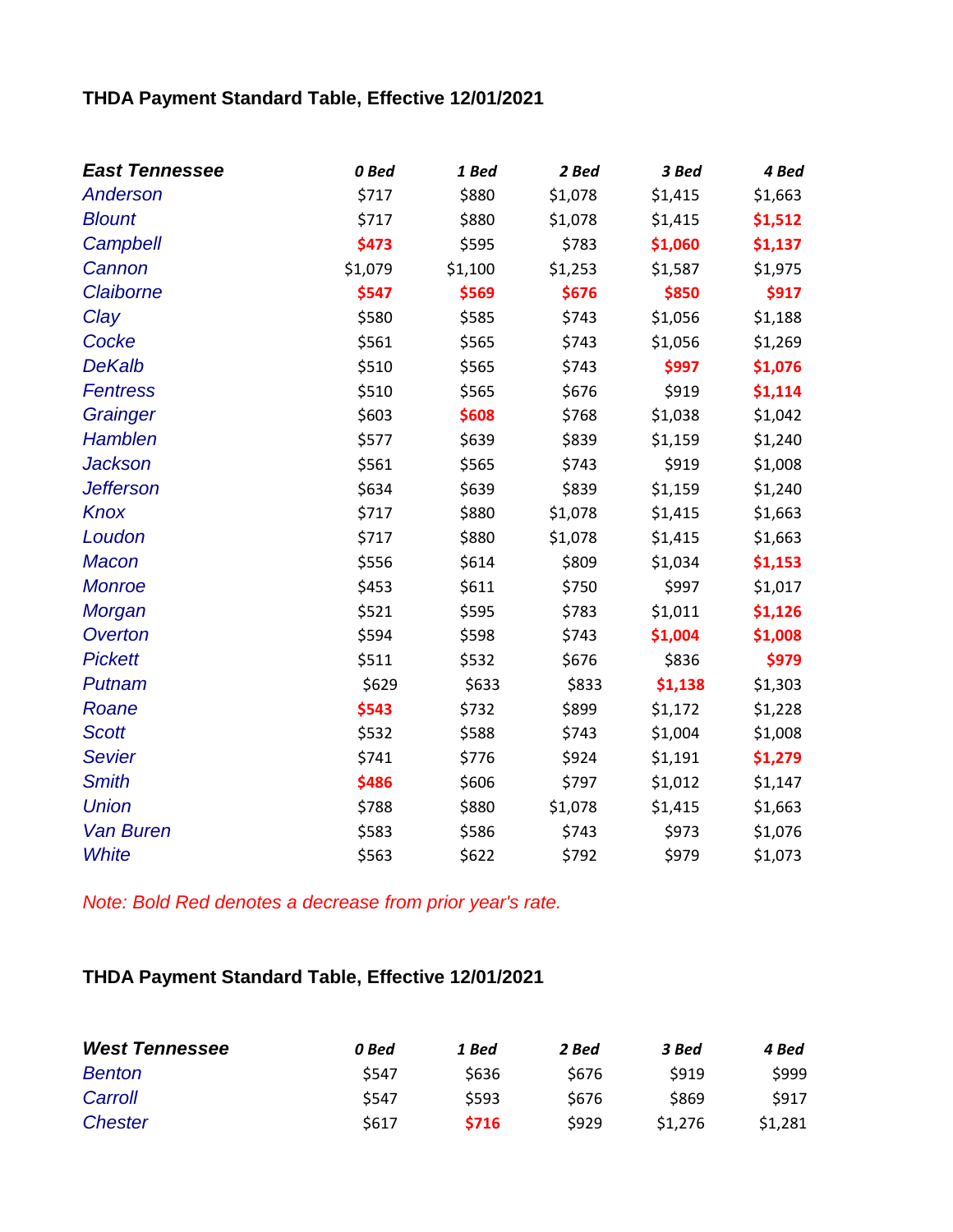| <b>Crockett</b>  | \$508 | \$581 | \$765   | \$1,010 | \$1,310 |
|------------------|-------|-------|---------|---------|---------|
| Decatur          | \$547 | \$593 | \$676   | \$836   | \$979   |
| <b>Dyer</b>      | \$502 | \$575 | \$756   | \$1,074 | \$1,166 |
| Fayette          | \$763 | \$871 | \$1,003 | \$1,340 | \$1,544 |
| Gibson           | \$517 | \$625 | \$778   | \$1,058 | \$1,333 |
| <b>Hardeman</b>  | \$561 | \$565 | \$743   | \$969   | \$1,014 |
| Hardin           | \$561 | \$565 | \$743   | \$932   | \$1,089 |
| Haywood          | \$558 | \$565 | \$743   | \$986   | \$1,062 |
| <b>Henderson</b> | \$601 | \$652 | \$743   | \$1,004 | \$1,008 |
| <b>Henry</b>     | \$561 | \$565 | \$743   | \$937   | \$1,008 |
| Lake             | \$561 | \$565 | \$743   | \$919   | \$1,097 |
| Lauderdale       | \$561 | \$565 | \$743   | \$981   | \$1,191 |
| <b>Madison</b>   | \$617 | \$716 | \$929   | \$1,276 | \$1,281 |
| <b>McNairy</b>   | \$601 | \$640 | \$743   | \$995   | \$1,177 |
| <b>Obion</b>     | \$528 | \$612 | \$743   | \$929   | \$1,008 |
| <b>Shelby</b>    | \$763 | \$871 | \$1,003 | \$1,340 | \$1,544 |
| <b>Tipton</b>    | \$763 | \$871 | \$1,003 | \$1,340 | \$1,544 |
| Weakley          | \$601 | \$617 | \$743   | \$919   | \$1,109 |

*Note: Bold Red denotes a decrease from prior year's rate.*

## **THDA Payment Standard Table, Effective 12/01/2021**

| <b>South Central</b> | 0 Bed   | 1 Bed   | 2 Bed   | 3 Bed   | 4 Bed   |
|----------------------|---------|---------|---------|---------|---------|
| <b>Bedford</b>       | \$630   | \$698   | \$918   | \$1,032 | \$1,181 |
| Coffee               | \$617   | \$620   | \$812   | \$1,095 | \$1,391 |
| Franklin             | \$592   | \$596   | \$744   | \$1,035 | \$1,157 |
| <b>Giles</b>         | \$568   | \$677   | \$772   | \$977   | \$1,121 |
| <b>Hickman</b>       | \$583   | \$617   | \$703   | \$960   | \$1,217 |
| Lawrence             | \$543   | \$601   | \$773   | \$907   | \$1,061 |
| Lewis                | \$510   | \$514   | \$676   | \$865   | \$1,155 |
| Lincoln              | \$547   | \$643   | \$743   | \$960   | \$1,102 |
| <b>Marshall</b>      | \$596   | \$660   | \$867   | \$1,105 | \$1,070 |
| <b>Maury</b>         | \$728   | \$806   | \$1,060 | \$1,461 | \$1,579 |
| <b>Moore</b>         | \$453   | \$556   | \$682   | \$907   | \$925   |
| Perry                | \$518   | \$522   | \$676   | \$929   | \$979   |
| <b>Rutherford</b>    | \$1,079 | \$1,100 | \$1,253 | \$1,587 | \$1,975 |
| Warren               | \$592   | 597     | 785     | 984     | 1131    |
| Wayne                | \$601   | \$636   | \$743   | \$1,029 | \$1,076 |
| Williamson           | \$1,079 | \$1,100 | \$1,253 | \$1,587 | \$1,975 |

*Note: Bold Red denotes a decrease from prior year's rate.*